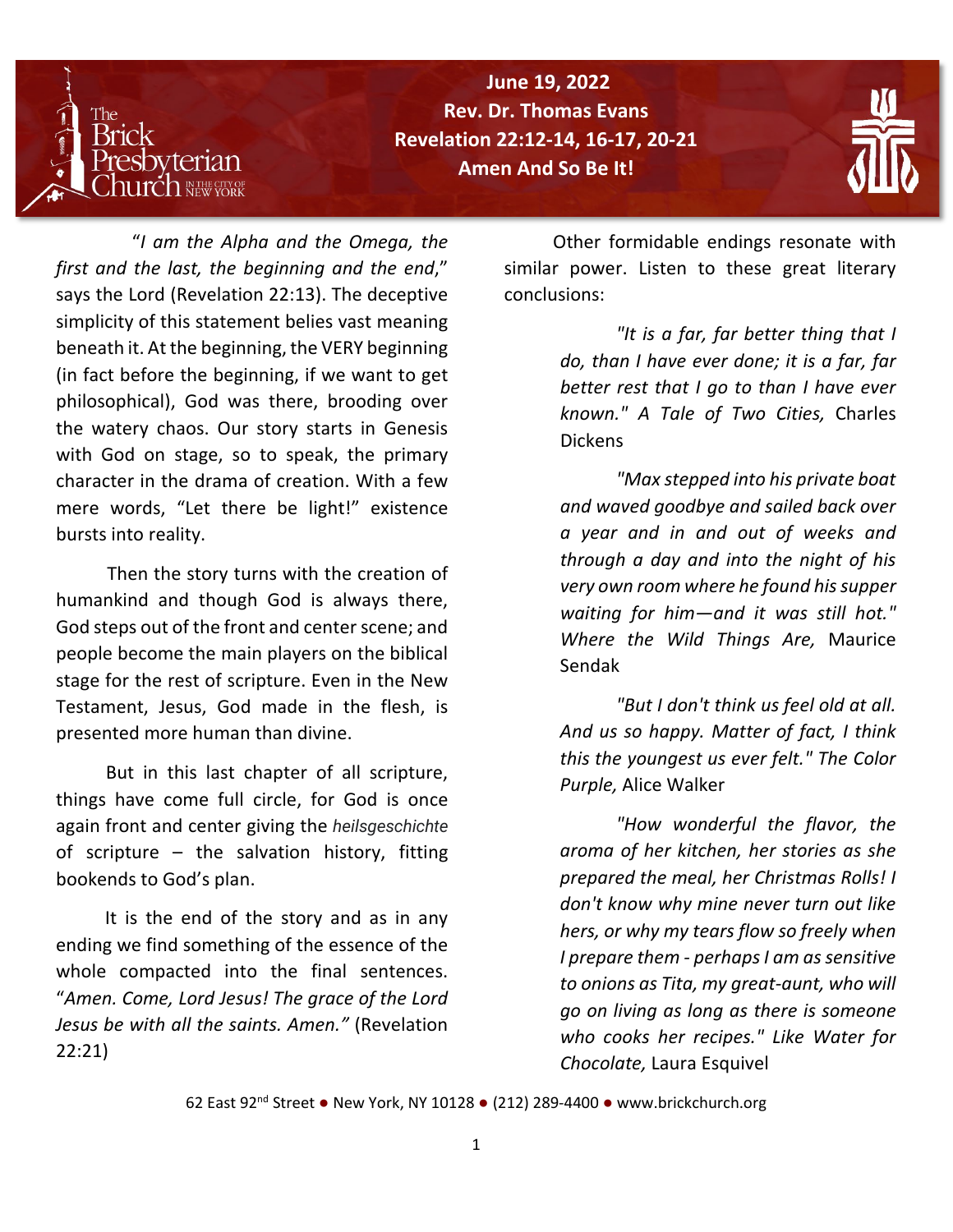*"There is grandeur in this view of life, with its several powers, having been originally breathed by the Creator into a few forms or into one; and that, whilst this planet has gone cycling on according to the fixed law of gravity, from so simple a beginning endless forms most beautiful and most wonderful have been, and are being evolved." Origin of Species,* Charles Darwin

 The last two chapters of Revelation ties a bow on the knot of scripture, this like no other story possibly can, for it tells the end of the story, the only story there has ever been, the greatest story ever told; and the very end is the most pregnant word in all literature—"Amen!" Amen has it all in it, especially if you read the Bible from cover to cover and all that has come before it.

 If you just read these last two chapters of Revelation one might be forgiven for seeing this as fluff; as overly optimistic denial; but before this basically all the worst and hardest stuff in history!! The Four Horsemen; the Beast, the Red Dragon, the Antichrist; stars falling from heaven; creation literally falling apart!

 In this "Amen," is all of God's plan being brought to consummation.

It is the plan of God hatched in heaven at the Fall…

…in the call of Sarah and Abraham

…in the drive of Joseph to keep the family alive

….in the scourge of the prophet's pen to call people to account

….in the blessed courage of Mary ….in the joy of Zechariah. In the life of Jesus, ….all He gave up

….His torturous death on the cross

….the disciples bumbling it.

 All those threads find their resolution in the final chord of creation; every note ever played, every life ever lived; every sacrifice and pain; all summed up in this final "Amen"; the amen of all encapsulations!

 Handel does an outstanding job setting to music the final "Amen!", *so be it* in scripture.

 In fact, I believe you can hear both the *Amen* of creation in Genesis and the *Amen* of its consummation in Revelation. With its simplicity of text, *Amen* is the only word in it, the endless layering, which feels like an infinity loop sounds, like the voice of The Divine, exerting the inexorable will of God onto history.

 It is ironic, that Darwin, the atheist, seemed to understand its supreme beauty in his conclusion of the *Origin of Species*, "*…from so simple a beginning endless forms most beautiful and most wonderful!*"

 All those endless forms of human creativity are found in this *Amen*! It is the voice of God's endless joy of it all.

The voyages across the oceans of the Polynesian people…

….the shaping of flint for fire

….the planting of wheat

62 East 92nd Street ● New York, NY 10128 ● (212) 289-4400 ● [www.brickchurch.org](http://www.brickchurch.org/)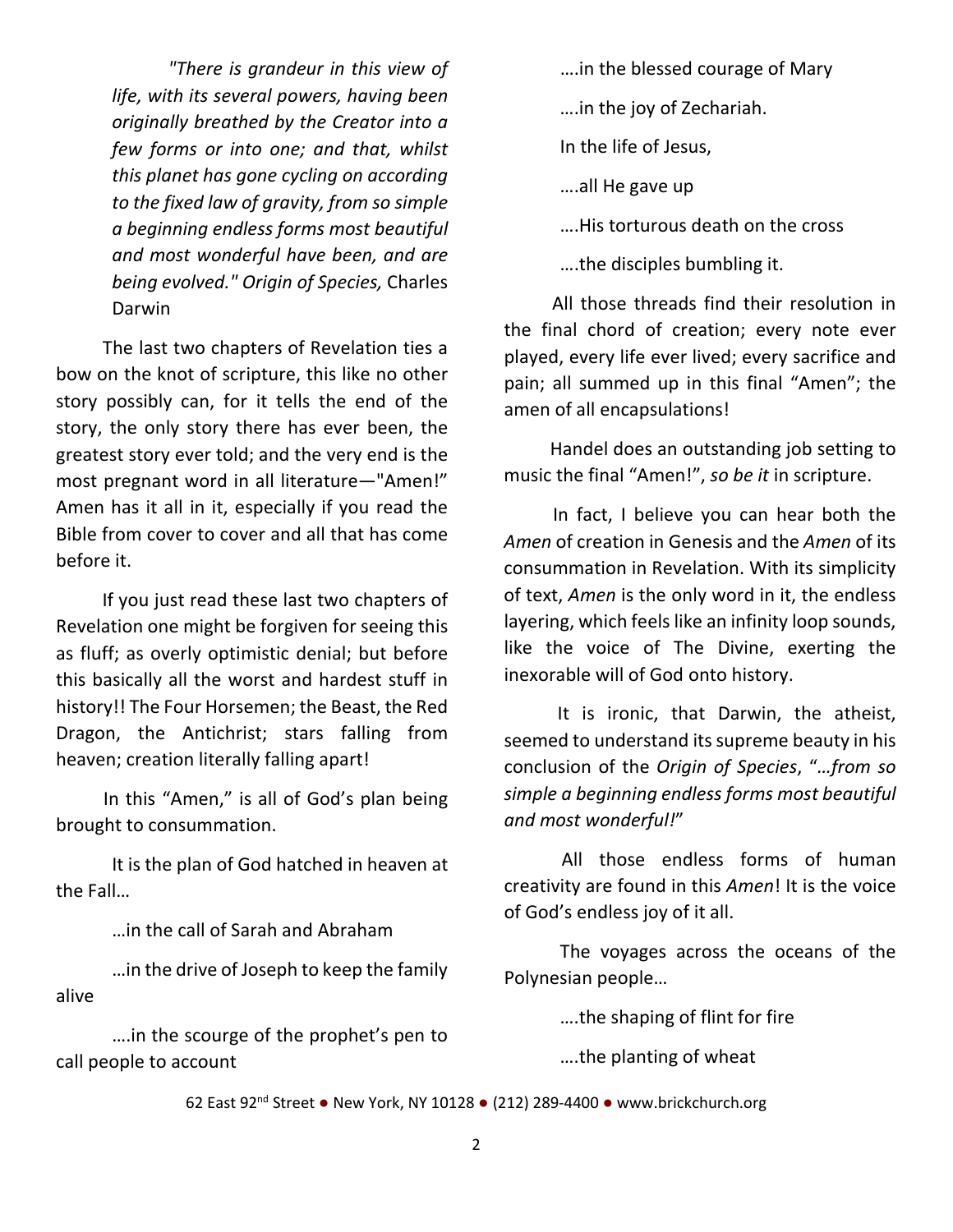….the taming of wolves

….the building of cities

….all that spark of fire is in this *Amen*.

The industrial revolution,

….the rise of technology

….the voyage into space.

They are in there.

 It is the *Amen* of the fight for rights and justice of Koreans, African Americans, and Jews. Their story too is resolved in this final note of history.

 In music it can almost be painful to wait for a cord to be resolved and when it does it brings a sense of satisfaction and relief; that is this *Amen*! The waiting by God and humanity has been painful, frustrating, and confusing but it is all perfected in the *Amen*.

 When have you finished something of gargantuan work; put the pen down; closed the laptop; hung up the phone; crunched the algorithm, you just…knew.

 You knew it was fabulous and final and perfect and grand and impactful for you; your family and for others; the thrill and the satisfaction are immense.

 You have felt a measure of it. I am sure. When you made the team after excruciating exercise routine. When your practice paid off and you finally had perfected the dance for the recital. When the business deal you agonized over for years was signed and the check deposited, when the child was born that you

waited for so long to be delivered. You knew the power of the *Amen* in that moment.

All that striving; all that sacrifice, all the agony and all the joy…was known in that moment. And relief, and joy, and love permeated through.

This is the end, the very end…

God is the beginning and end of ALL THINGS; every beginning and every ending ultimately finds its resolution in the God of alpha and omega!!

 I have shared with you before my fascination with the *Nuremberg Chronicle*; from the 1400s – one of the earliest printed books! It purported to be a history of the world. Beginning by retelling the biblical story. After Jesus' life it then continued by adding the history of the Western World up to the time of its writing. Next were blank pages, (only a handful) to add untold tales of human endeavors. And then it concluded by ending the history of the world with the retelling of Revelation!

 When the final "*Amen"*, of John's pen was written, it was in a sense a quote from God declaring the end of history. Until then we are filling the blank pages of the *Nuremburg Chronicle* with our stories and actions. Let's do things worthy of being added to the book!

 And so, the enthusiasm of John's pen is palpable, "*Amen! Come Lord Jesus."*

 Because he has seen the final act of history in his vision.

The grand city so large it can hold EVERYONE;

62 East 92nd Street ● New York, NY 10128 ● (212) 289-4400 ● [www.brickchurch.org](http://www.brickchurch.org/)